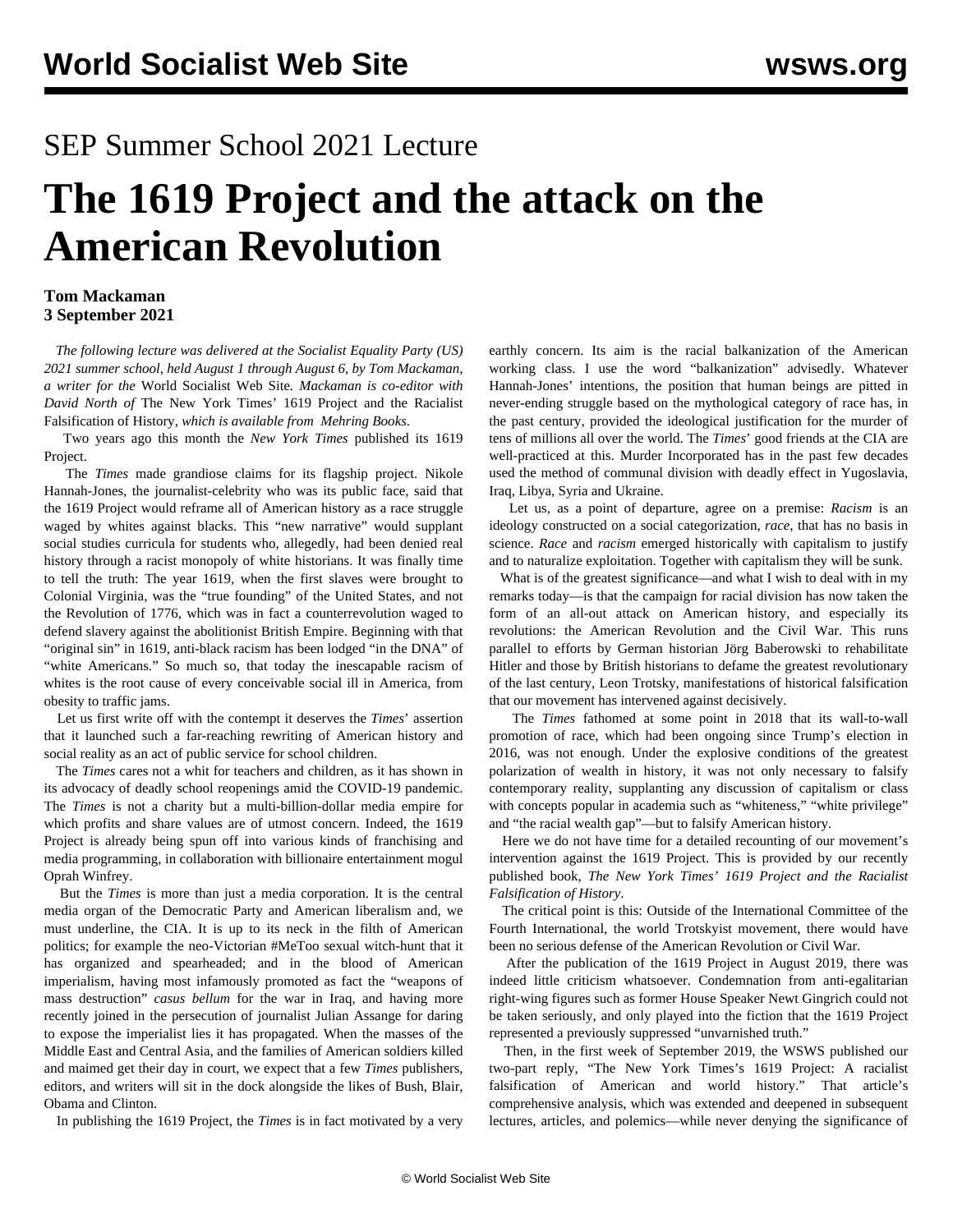slavery or racism in American history—rebutted every one of the *Times*' claims.

 Our intervention won the support of a layer of historians. They are few, but it so happens they are among the most noted and influential scholars of their fields. They did not do interviews with us because they agreed—or disagreed—with us politically. The collaboration was based on an agreement over an honest approach to history and an opposition to the falsification of the American Revolution and Civil War. They turned to the *World Socialist Web Site* because we provided the only resistance to the *Times*. These interviews, and the WSWS articles and lectures, are assembled in th[e aforementioned book](https://mehring.com/product/the-new-york-times-1619-project-and-the-racialist-falsification-of-history/).

 The intervention of the WSWS had an immense impact, turning the media celebration of the 1619 Project into a rearguard defensive action. Our work spilled over into the bourgeois media—including the *Wall Street Journal*, the *Atlantic*, Politico, the *American Historical Review*, the *Financial Times*, the *National Review*, the *Washington Post*, and others. Even the *Times* was forced to acknowledge that the *World Socialist Web Site* had led the opposition to the 1619 Project. Indeed, because of the *World Socialist Web Site*, *New York Times Magazine* editor Jake Silverstein was forced to walk back, in humiliating fashion, the key claim that 1619 was the true founding of the United States—though this was done, as is the style at the *Times*, in a most [dishonest fashion.](/en/articles/2020/10/23/1619-o23.html)

 The prominent—one might even say predominant—role played by the *World Socialist Web Site* in this debate was itself a significant development. The capitalist media in the United States has always depended on the fiction that there is no socialism in the land of apple pie and unlimited opportunity. All layers of the American media, including the tech giants, have been hell-bent on denying the very existence of the WSWS, up to and including out-and-out [censorship](/en/articles/2020/11/04/goog-n04.html). Yet in this struggle, the major news organ of the liberal wing of the American ruling class, the *Times*, found itself in combat with the organ of the international working class, the *World Socialist Web Site*.

 Of course, every effort is now being made to stuff the cat back in the bag, to pretend that all opposition to the 1619 Project and Critical Race Theory and the like comes from the right wing. This fiction aims to disorient the population and provide political cover for the fascist maneuverings of the Republican Party. Our book is being effectively blacklisted by the review editors of the various newspapers and academic journals, though these editors surely know that it is one of the most significant volumes published on American history in recent memory. Sales have nonetheless been strong, and we will fight for our book among teachers and students, and in the working class as a whole.

 Two critical questions arise from our experience: How do we account for the fact that American liberalism, through the *New York Times*, has launched a root-and-branch attack on the defining events of its emergence, the American Revolution and the Civil War? And why is it that only the socialist movement has defended these revolutions?

 The answers to these questions are not to be found in the actual history of the revolutions, but in the deepening crisis of American capitalism in our own time. A landmark was reached, in this regard, late in the year 2000. In the Bush vs. Gore election of that year, the US Supreme Court, in a 5–4 decision, intervened to stop the counting of votes and hand the election to Bush. The Democratic Party and its organs, including the *Times*, fell in line.

 On December 3, 2000, nine days before that ruling was handed down, David North, chairman of the *World Socialist Web Site* International Editorial Board and national chairman of the Socialist Equality Party (US), gave a lecture to a public meeting of the Socialist Equality Party of Australia in Sydney, in which he stated:

What the decision of this court will reveal is how far the

American ruling class is prepared to go in breaking with traditional bourgeois-democratic and constitutional norms. Is it prepared to sanction ballot fraud and the suppression of votes and install in the White House a candidate who has attained that office through blatantly illegal and anti-democratic methods? [1]

 The *Bush v. Gore* ruling demonstrated that there was no longer any significant constituency within the American corporate and political establishment for the defense of democratic rights. The defense and expansion of democratic rights—which in the bourgeois-democratic state are always unequal, and frequently revoked entirely for workers, the poor, minorities, and socialists—fell to the working class.

 The publication of the 1619 Project marked a new stage in the process of ruling-class degeneration that had been revealed in the Supreme Court's intervention in the 2000 election. Even as democratic rights have come under attack in the United States over the past several decades, the ruling class continued to pay lip service to the American Revolution and Civil War, which birthed those rights. To be sure, ruling class deference to the revolutions was always dishonest, as James P. Cannon once noted, in the manner of "beneficiaries of privilege … imposters, phonies, and desecrators of a noble dream."

 But now powerful sections of the ruling class, speaking through the *New York Times*, have turned decisively against the democratic revolutions that formed the United States in the 1770s and the 1860s.

 The *Times*' attack on the American Revolution and the Civil War does not run counter to the fascist coup-plotting from Trump and the Republican Party. It emerges from the same historical putrefaction, and in fact nurtures and encourages fascism. Just as the defense and expansion of democratic rights falls to the working class, so too does the defense of the revolutionary patrimony of the American Revolution and the Civil War. They are pieces of a whole. The historical struggle is the prerequisite for the development within the working class of an international, revolutionary perspective and culture. It is bound up with our defense of historical truth in relationship to Trotsky, who spent the last decades of his life painstakingly exposing Stalinist lies. The lie, Trotsky said, is the cement of political reaction. This is why our movement has intervened against the attack on the American revolutions with such vigor.

 The particular vehicle for the strike against the American Revolution is what we have called racialist falsification. Like all forms of historical falsification—to quote the great historian of the Stalinist degeneration of the Soviet Union, Vadim Rogovin—the *Times*' method entails "the concealment of some historical facts or the tendentious exaggeration and distorted interpretation of others."

 Such methods threaten, as a field of inquiry, history itself. It is therefore deeply disturbing that so few professional historians have lifted a finger against the 1619 Project. It demonstrates the extent to which, as David North and I wrote in a reply to Alex Lichtenstein, editor of *The American Historical Review*:

 … racialist mythology, which has provided the "theoretical" foundation of middle-class identity politics, has been accepted, and even embraced, by a substantial section of the academic community as a legitimate basis for the teaching of American history. [2]

 Furthermore, we wrote, the attack on leading historians who criticized the 1619 Project—Gordon Wood, James McPherson, James Oakes, Victoria Bynum, Sean Wilentz and others—"expresses the rejection of a progressive democratic tendency in American historiography. The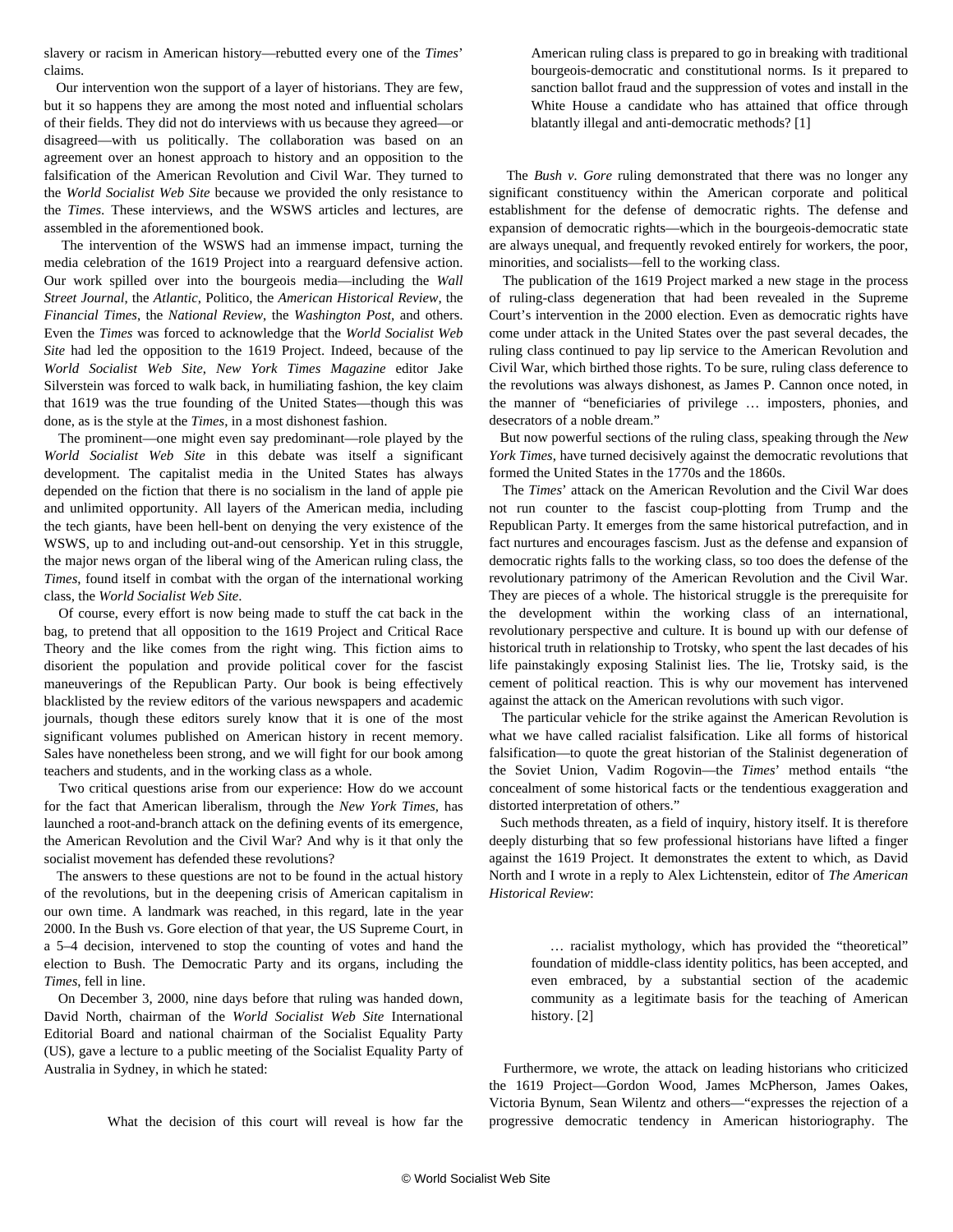historians who have stressed the world-historical and progressive character of the two American Revolutions (1775-83 and 1861-65) tended to legitimize, even if that was not their intention, the perspective of a third American, socialist, revolution."

 It is a sad fact that more historians have rallied to the defense of the 1619 Project's racialist mythology than have criticized it. And efforts are now being made to provide a scholarly cover for the 1619 Project, which is due to come out in book form this fall under the name *The 1619 Project: A New Origin Story*. "Origin Story" is an apt title for what the Project actually is. The scientific study of history does not deal in "origin stories," except to expose them. Origin stories have traditionally been the enterprise of racist politicians, the most notable example being Hitler's theory of an eternal Aryan nation.

 Recently, in separate opinion pieces published in the *Washington Post*, the *New York Times*, and *Time* magazine, historians Woody Holton and Robert Parkinson have joined the *Times*' 1619 Project in its assertion that the American Revolution was a counterrevolution waged to defend slavery.

 The essays were timed to coincide with the July 4 Independence Day weekend. Holton's essay appeared in the *Post* on July 2 ("The Declaration of Independence's debt to Black America.") Parkinson's both appeared on July 4, one in the *Times* ("Did a Fear of Slave Revolts Drive American Independence?") and one in *Time* magazine ("You Can't Tell the Story of 1776 Without Talking About Race and Slavery").

 Holton, at the University of South Carolina, and Parkinson, at SUNY-Binghamton, and scholars like them are routinely presented as "left." Such historians, however, are deeply opposed to the Marxist conception that the American Revolution was an event of world-historical significance that, despite its many contradictions—that is, despite the fact that it was a bourgeois-democratic revolution—contributed immensely to the struggle for human equality, in whose name it was waged.

 Indeed, these historians do not present the war for independence as a revolution at all, but as a reactionary eruption of racism waged against the true progressive contestant in the struggle … the British Empire! Holton and Parkinson allege that it was only because the Empire moved against the institution of slavery that the revolution happened at all. This is the same thesis of the 1619 Project and historian Gerald Horne, whose errorfilled book, *[The Counter-Revolution of 1776](/en/articles/2021/03/18/horn-m18.html)*, is a clear influence.

 Holton's entire argument hinges on the Dunmore Proclamation, issued in November of 1775 by the last royal governor of Virginia (John Murray, Fourth Earl of Dunmore), offering freedom to slaves and servants who took up arms against masters already in revolt against the crown.

 Holton writes in the *Post*, "Whites' fury at the British for casting their lot with enslaved people drove many to the fateful step of endorsing independence." He continues, "Until 1775, most White Americans had resisted parliamentary innovations like the Stamp Act and the tea tax but had shown little interest in independence. Yet when they heard that Blacks had forged an informal alliance with the British, Whites were furious." [3]

 The first reaction to reading such a passage is a combination of shock and revulsion at its abysmally low intellectual level. This tenured university historian has dissolved all the myriad social, geographical, ethnic, and political divisions in the colonies—all of which were in a profound state of flux in 1775—into two, anachronistic and supra-historical categories: "Whites" and "Blacks*.*" "*Blacks had forged an alliance,*" "*Whites were furious,*" and so it goes throughout. Holton is not a fascist. One assumes he is a Democrat in good standing—his father was a governor of Virginia and his brother-in-law is Senator Tim Kaine, Hillary Clinton's 2016 vice presidential candidate. But, whatever his intentions, Holton's reduction of social reality to a conflict among races is an approach to history shared by the Nazis and the Ku Klux Klan.

 Parkinson also starts from the Dunmore Proclamation and similar efforts by the Empire to enlist both slaves and Indians. The Colonial reaction to Dunmore, which Parkinson read about in the back pages of Patriot newspapers, proves that, "[S]eparation from Britain was as much, if not more, about racial fear and exclusion as it was about inalienable rights." And in his *Time* magazine essay, Parkinson has the following to say:

 We have given the founding fathers passes when it comes to race. … For too long we have taken an elderly John Adams at his word about what brought the thirteen colonies together. He had forgotten—purposefully—how four decades earlier he had mobilized American prejudices about Black people (what today we would call racism) to get the colonies to come together as one union. That effort made America independent, but it also buried race deep in the cornerstone of the American republic… [4]

 The combination of ignorance and ahistorical moralizing here is staggering. Historians do not "give passes" to historical figures. They locate historical actors, concretely, within a given historical context that in turn forms part of a broader arc of historical development. Parkinson seems to think that the task of the historian is to sift through the past and sort actors into good and bad heaps, based on the dubious bourgeois morality of America, 2021, which proclaims the president's right to carry out drone assassinations at will, and which prioritizes profits over human lives in a pandemic that has killed upwards of 600,000. Parkinson's hectoring against the past recalls E.P. Thompson's warning against history written as "the enormous condescension of posterity," but nothing so much as Engels' criticism of history writing that "divides men who act in history into noble and ignoble and then finds that as a rule the noble are defrauded and the ignoble are victorious." [5]

 As Rogovin also pointed out, historical falsification can only "be refuted by restoring historical truth—the honest presentation of actual facts and tendencies of the past." David North and Eric London have already [dismantled](/en/articles/2020/01/24/mehr-j24.html) the claims made about his Lordship Dunmore, who lived out his days as the royal governor of slave-rich Barbados.

 A few brief points may still be in order: 1) The Dunmore Proclamation came *a half year after* fighting in the war for independence had begun, over *one year after* the formation of the Continental Congress, and amidst a situation of dual power in which the imperial authority had all but disintegrated, including in Virginia; 2) In this context of war, the Proclamation was a military expedient, and no more, that specifically upheld slavery among Loyalists. In this sense, if the overriding aim of the Patriots had been to hold onto their slaves, they might have been wiser to cast their lot with Dunmore; 3) The British-controlled slave trade continued to import slaves to its Indies and American possessions, in all, 1.5 million men women and children in the years of the imperial crisis and the early American Republic; 4) The British Parliament ended slavery in the Indies only in 1833. This was done very differently than in the bloody revolution of the American Civil War. It was achieved by handing 40 million pounds off to the masters, many of whom rarely if ever set foot in the Indies. This was the largest bailout in British history until Labour PM Gordon's Brown great transfer of working-class wealth to the City of London banking industry in 2009.

 We have here another "origin story." Whereas Nikole Hannah-Jones held that the "true founding" of the United States was the day Dutch privateers brought ashore the first slaves in 1619, Holton and Parkinson believe that the Dunmore Proclamation was "the true founding," and indeed far more important than the Declaration of Independence, which they heap scorn upon. If Holton is to be believed, he has revealed in Lord Dunmore the author of one of history's truly great revolutionary manifestos, ranked alongside Luther's *95 Theses*, *The Declaration of the Rights of Man*, and the *Communist Manifesto*. This discovery had been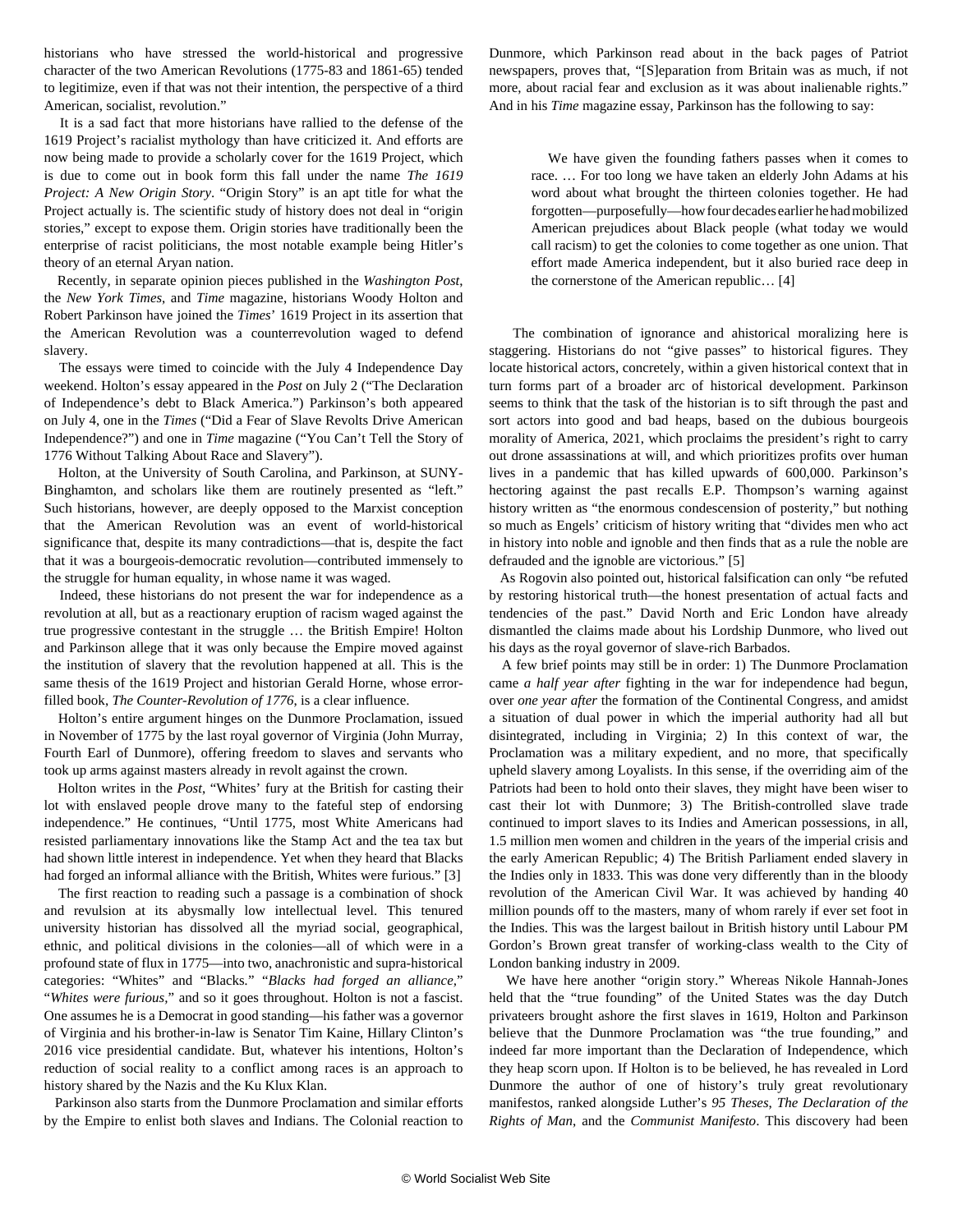inexplicably missed by all previous generations of American historians and also all the contemporaries of the War for Independence, British and American alike. Alas, unfortunately for Holton, Dunmore was a reactionary through-and-through. And he was a minor figure, one of many interchangeable functionaries of the Crown in a far-flung corner of the empire.

 As we have detailed elsewhere, the American Revolution raised slavery as a political issue for the first time in world history. The first antislavery societies in the world sprang up in the colonies immediately after the revolution. The northern states, where slavery was less economically crucial, immediately set about putting an end to the barbarous institution.

 These developments infused antislavery sentiment in Britain and elsewhere, and abolitionism came to be a transatlantic movement. Economically, the American Revolution undermined the British mercantilist system, tilting the balance of forces in British politics to the rising industrial class, as the Afro-Caribbean historian Eric Williams long ago explained. But in perverse fashion, the very growth of British industry became evermore wed to the cotton-slave economy of the American South, which grew by leaps and bounds after the invention of the cotton gin in 1793.

 However, in the North, the American Revolution also set off a dynamic economic development that was based on what came to be called, tellingly, "free labor." The revolution cast off or weakened forms of personal dependency, from the crown to the bottom of society, doing away with slavery and indentured servitude and raising "the dignity of labor." Aristocratic European visitors were horrified by the lack of groveling humility among everyday Americans in the northern states, which was reflected in the development of American English: The word "help" replaced "servant," and "boss" supplanted "master." But in the South, for the first time in history, a positive ideological defense of slavery—racism—was conjured up and promoted throughout the union by the Democratic Party. The great divergence of North and South led inexorably to the American Civil War.

 Holton and Parkinson make a number of false claims and suppositions, but one other warrants special consideration. They assume that because some slaves and Indians supported the British side in the American Revolution, and that because slaves and Indians were oppressed, it then follows that the British Empire was the progressive contestant in the struggle.

 First, as a point of fact, neither Indians nor slaves responded in a unified way to the American Revolution. Some Indian nations and bands sided with the British, but others did not. The Iroquois Federation was split. The Creek were too. The Catawba backed the colonists. The Cherokee largely supported the British. It was likely the case that most free blacks sided with the revolution, and some slaves gained freedom by serving in the Continental Army or the various militias. On the other hand, many slaves ran to British lines, and 20,000 served. But no one at the time thought that this military emancipation was anything other than in keeping with the laws of war, which recognized the seizure of enemy property as legitimate.

 We deny neither the brutality of slavery nor the horrific dispossession of the American Indians. But it does not follow that, because of these indisputable horrors, the British imperial cause was progressive and the American reactionary. During the American Civil War, the Sioux Indians of Minnesota rose up, taking advantage of the war to retaliate for criminal mistreatment at the hands of the state and national governments. Renae Cassimeda deals very ably with this episode in an essay included in our book. We sympathize with the plight of the Sioux against the frontier state. It is easy to understand why their uprising took place in 1862. The United States stole their land and was denying them treaty rights, including food. But it does not follow from this that the Confederate cause, with which the Sioux found themselves in de facto alliance, was thereby progressive, nor that of the Union reactionary. History is full of such episodes. One thinks of the Indian nationalists who allied with Imperial Japan and Nazi Germany against the British Raj during World War II.

 The Times' Project is a politically-motivated falsification of history. It presents the origins of the United States entirely through the prism of racial conflict.

 The larger historical issue here is the attempt to portray British imperialism as a progressive, emancipatory, even revolutionary force. This argument makes incomprehensible not only American, but world history. The British Empire in the 18th and 19th centuries, like the United States after WWII, was the cockpit of global reaction. The crimes of imperial plunder are too long to list. But they stretch from Ireland, where the anti-Catholic laws were imposed by the early 18th century, and where in the 1840s and 1850s in the Great Famine, several million peasants were starved to death, and even while beef was being exported to the wealthy of England, Lord Russell denied famine relief, worrying over the Irish becoming "wards of the state"; to China, where, because there was little market for British goods, London set into motion the opium epidemic, addicting tens of millions and provoking two wars, and thereby resolving the trade imbalance; to Africa, where for 150 years Britain dominated the slave trade, securing the capital for its industrialization that came, as Marx said, dripping from every pore with blood and filth; to the "Crown Jewel" of the Empire, India, whose wealth Britain mercilessly plundered, abandoning it in the 1940s only after its communal division among Hindus and Muslims could be ensured; to the factories and mines of England itself, where workers had their first cruel experiences with the capitalists, horrors documented by Engels in his *Conditions of the Working Class in England*.

 Sri Lankan Trotskyist Colvin de Silva said it well when he stated, responding to the slogan "the sun never sets on the British Empire": "That's because not even God trusts the British in the dark." Are Holton, Parkinson, Horne, and the rest simply unaware of all of this?

 This is not just bad history. There is emergent in American politics and culture a clear and growing attraction to aristocracy. In part, the American ruling class wishes to discard the troublesome heritage of the American Revolution and the Civil War, with all the talk of inalienable rights such as freedom of speech and assembly and so on. In part, it gravitates to the fantasy of somehow transforming its ill-gotten capitalist wealth into a form that is immutable, hereditary, divinely sanctioned—in short, feudal. These aspects of the attempt to rehabilitate the British Empire are two sides of the same coin. The American ruling class wishes to be approached by the commoners on bended knee, and to dispense with all the equality nonsense. It is not because Jefferson was a slaveowner or a hypocrite that he has become so reviled—there were, after all, many slaveowners in history, and even more hypocrites—but because it was Jefferson who wrote:

 We hold these truths to be self-evident, that all men are created equal, that they are endowed … with certain unalienable Rights, that among these are Life, Liberty and the pursuit of Happiness.—That to secure these rights, Governments are instituted among Men, deriving their just powers from the consent of the governed—That whenever any Form of Government becomes destructive of these ends … it is their right, it is their duty, to throw off such Government, and to provide new Guards for their future security. [6]

 We Marxists do not deny that material interests motivated the patriots in the 1770s. But the ideology of the first bourgeois-democratic revolutions